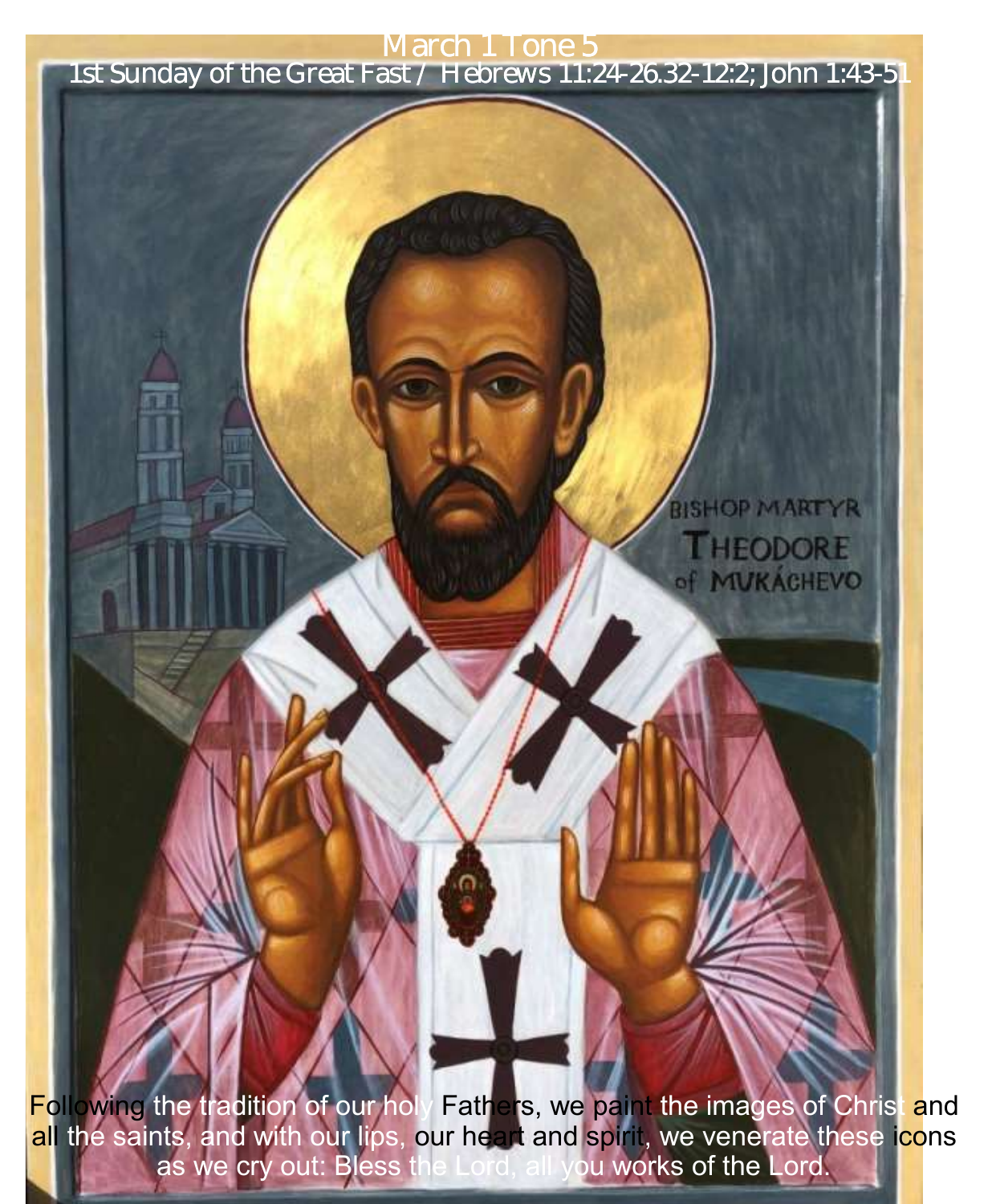

**Holy Protection of Mary Byzantine Catholic Eparchy of Phoenix Bishop: His Grace John Pazak C.Ss.R**

**Our Lady of Perpetual Help Byzantine Catholic Church 1837 Alvarado Dr. NE, Albuquerque, NM 87110 Parish office: (505) 256-1539**



**Father Artur Bubnevych, Pastor Rectory (505) 268-2877 abbaolph@gmail.com** 

**Father Christopher Zugger pastor emeritus (505) 256-1787 Frchris.zugger@gmail.com www.frchriszugger.com** 

**Father Tyler Strand in residence (516) 661-0883 tylerastrand@yahoo.co.uk**

#### **OFFICE HOURS:**

Monday—Friday 10:00 am—4:00 pm Thursday OFF

**THEOSIS:** 2nd & 4th Thursday Pot Luck Dinner 6:00 pm Bible Study 6:45 pm

**Eastern Christian Formation Program**: All grades meet every Sunday after Liturgy for 45 minutes (September through May)

**Advisory Board**  Fr. Chris Zugger, Dan Riley, Rafael Plut, Jeff Brewer, Michael Grega, Alicia Wells

**Finance Council**  Matthew Blain, Maria Alden

#### **Confession (Mystery of Reconciliation**):

9:15—10:00 am on Sundays, before or after weekday Liturgies, or by appointment with Father **Mysteries of Baptism/Chrismation/Eucharist**: Must be arranged three months in advance. (Pre-Jordan requirement) **Mystery of Crowning:**  Must be arranged six months in advance

(Pre-Cana requirement)

**Sick and Shut-Ins:** It is the family's responsibility to notify the parish office when a parishioner is in the hospital or confined to home because of sickness or old age. Father will bring the confined person the Holy Mysteries on a regular basis. It is recommended that one receive the Anointing of the Sick before any major surgery. Please don't let the priest be last to know that someone is ill!

#### **OLPH Prayer Warriors**

Sunday 9:30 am in the conference room. Send your prayer requests to Patricia at pocb@unm.edu

March 8, Climbing **Mountains** March 15, Lamb March 22, Righteousness March 29 Pomegranate(s)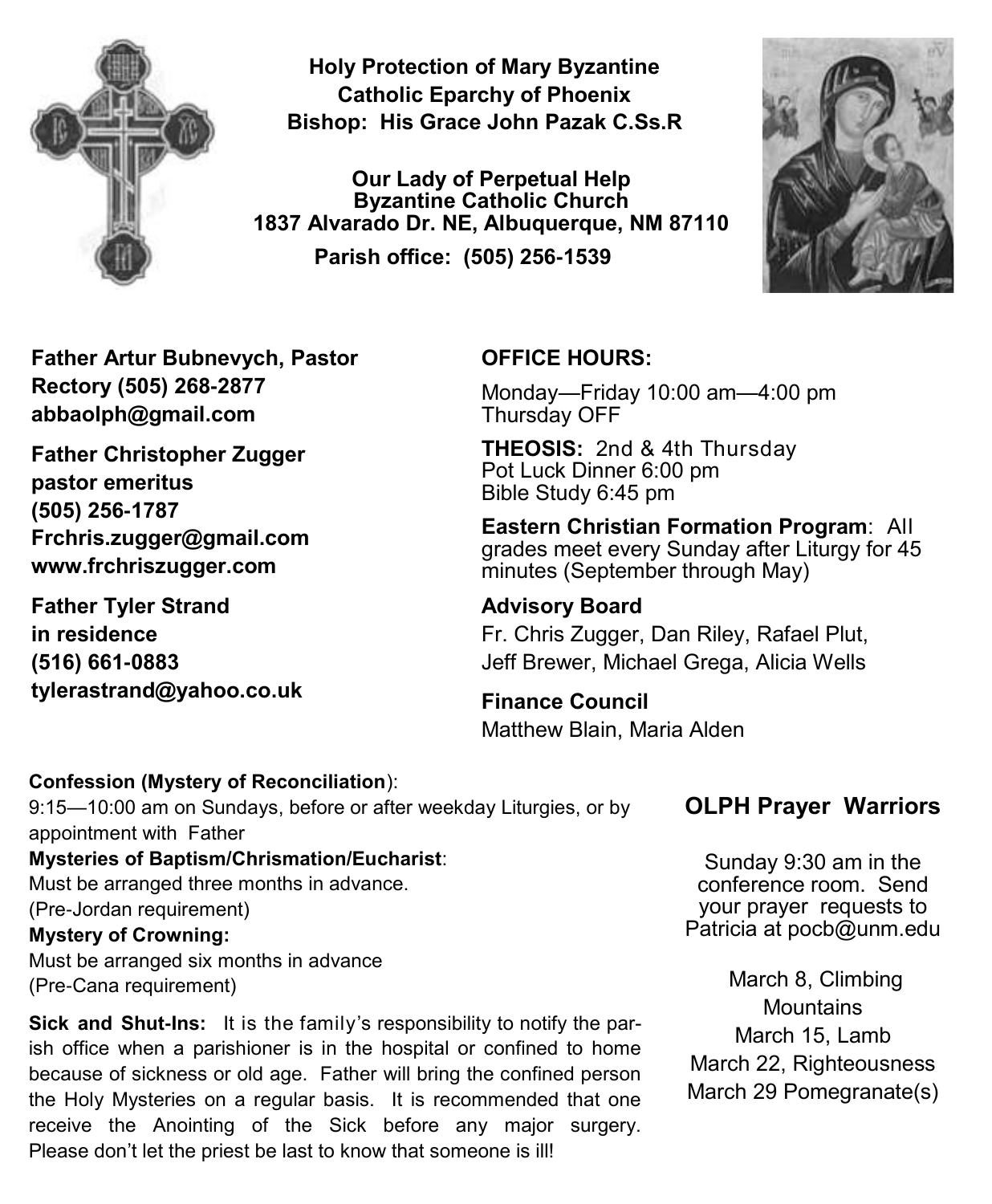Welcome to our Church! If you are looking for a spiritual home, contact Father Artur/ Fr Chris or the office staff for more information. God bless you!

| <b>Today</b><br><b>ECF Classes</b><br><b>Collection for</b><br><b>Friars</b> | 8:30 am Rosary<br>9:00 am Matins & Confessions<br>10:00 am Divine Liturgy for Parish Family, Benefactors and Friends<br>Procession with Icons / Blessing of Icons                                        |
|------------------------------------------------------------------------------|----------------------------------------------------------------------------------------------------------------------------------------------------------------------------------------------------------|
| 4:00 pm Vespers                                                              | Fr. Chris: +Alan Strand<br>Eternal Lamp: Intention of Bryan & Cielo Doherty                                                                                                                              |
| March 2 Mon                                                                  | Theodotus Bishop-Martyr / Genesis 3:21-4:7; Proverbs 3:34-4:22                                                                                                                                           |
|                                                                              | 10:00 am Jesus Prayer with spiritual reading<br>12:30 pm Catholic Expo at UNM Student Building: Fr. Chris will speak about<br>Eucharistic Miracles                                                       |
| <b>March 3 Tue</b>                                                           | Eutropius & Others Martyrs / Genesis 4:8-15; Proverbs 5:1-15                                                                                                                                             |
|                                                                              | 10:00 am Jesus Prayer with Spiritual Reading<br>6:30 pm CAFE at UNM                                                                                                                                      |
| March 4 Wed                                                                  | Gerasimus Venerable / Genesis 4:16-26; Proverbs 5:15-6:3                                                                                                                                                 |
|                                                                              | 5:30 pm OLPH Devotions<br>6:00 pm Presanctified Liturgy/God's Blessing on Georgiana Martinez and her<br>family                                                                                           |
|                                                                              | 6:30 pm Annunciation parish hall: Fr. Chris will present "Hitler's Pope? The Black<br>Legend of Pope Pius XII"                                                                                           |
| March 5 Thu                                                                  | Conon Martyr / Genesis 5:1-24; Proverbs 6:3-20                                                                                                                                                           |
|                                                                              |                                                                                                                                                                                                          |
| March 6 Fri                                                                  | 42 Martyrs of Ammorium / Genesis 5;32-6:8; Proverbs 6:20-7:1                                                                                                                                             |
|                                                                              | 9:00 am Prayer & witness in front of abortion clinic on San Mateo<br>6:00 pm Presanctified Liturgy/God's Blessing on Georgiana Martinez and her family /<br>meatless potluck and movie night in the hall |
| March 7 Sat                                                                  | 2nd All Souls Saturday / Hebrews 3:12-16; Mark 1:35-45                                                                                                                                                   |
|                                                                              | 7:30 am No Man Left Behind man's group meeting<br>9:00 am All Souls Liturgy / Panichida                                                                                                                  |
|                                                                              | 11:00 am-2:00 pm OLPH Helpers Lenten Video Series at Loescher's House                                                                                                                                    |
| March 8 Sun                                                                  | 2nd Sunday of the Great Fast / Hebrews 1:10-2:3; Mark 2:1-12                                                                                                                                             |
| <b>DAYLIGHT</b><br><b>SAVINGS</b>                                            | 4:00 pm Great Vespers<br>5:00 pm Health and Salvation of Alan Pettit by Pam Pettit                                                                                                                       |
| <b>ECF Classes</b><br>4:00 pm Vespers                                        | 8:30 am Rosary<br>9:00 am Matins & Confessions<br>10:00 am Divine Liturgy for Parish Family, Benefactors and Friends<br>Eternal Lamp: Intention of Bryan & Cielo Doherty                                 |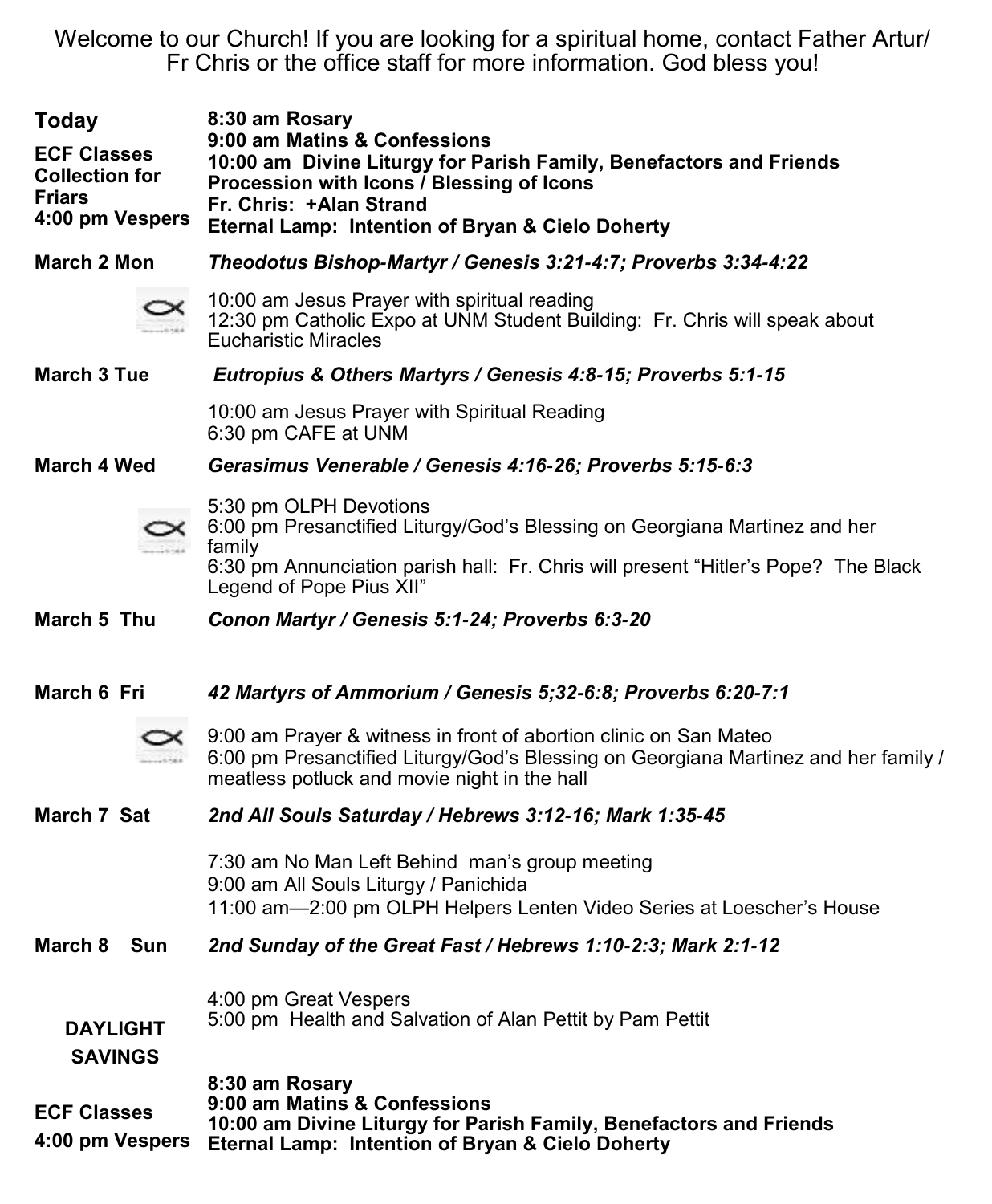## **Remember Those Who Request Our Prayers:**

Physician and Help of Those in sickness, Redeemer and Savior of the infirm; O Master and Lord of all, grant healing to your servants. Be clement, show mercy to those who have sinned much, and deliver them, O Christ, from their Iniquities, that they may glorify Your might divine.

Sharif Rabadi Jenny Ford Priscilla Hughes Phillip Fall Steve Jakymiw Marilyn Fore Sven & Barbara Paula Amrein Svensson Laurie Bienz Brent Dodson-Sands Dorothy Curl

Fr. Julian Gnall Abraham Haddad Olga Bodnar Marianne Gerace Lori Medina Michael Baron Fr. Stephen Casmus Fr Frank Knusel Rebecca Baia

Paola Terlaza Ruth Sousa Linda Granci Kris Nelson Vicki Frank Christopher Barlow Tracy McTernan Scott Fafrak Jordan Smith Rebekah Lyons

Prayers in honor of and to the Blessed Virgin are a powerful weapon against sin, and for healing. If you recite the Rosary at home, please offer these intentions, and join us on Sunday at 8:30 am. Those who recite the Akathist to the Mother of God or the Rosary receive a partial indulgence when they do so in private, plenary indulgence when they do so as a group.

## **Intentions of the Rosary**

1st Decade: Help for persecuted Catholics, especially in communist and Islamic states

2nd Decade: Spiritual and physical growth of our parish and the Byzantine Catholic Church

3rd Decade: Increase in vocations to priesthood, diaconate, and consecrated life to serve the Byzantine Catholic Church

4th Decade: Repose of the souls who have no one praying for them

5th Decade: Healing of the sick in body, mind and soul



Vocation Icon Today: Dodson-Sands Family Next Sunday: Donlin Family



# **Holy Father's Intentions for March**

### **Catholics in China**

We pray that the Church in China may persevere in its faithfulness to the Gospel and grow in unity.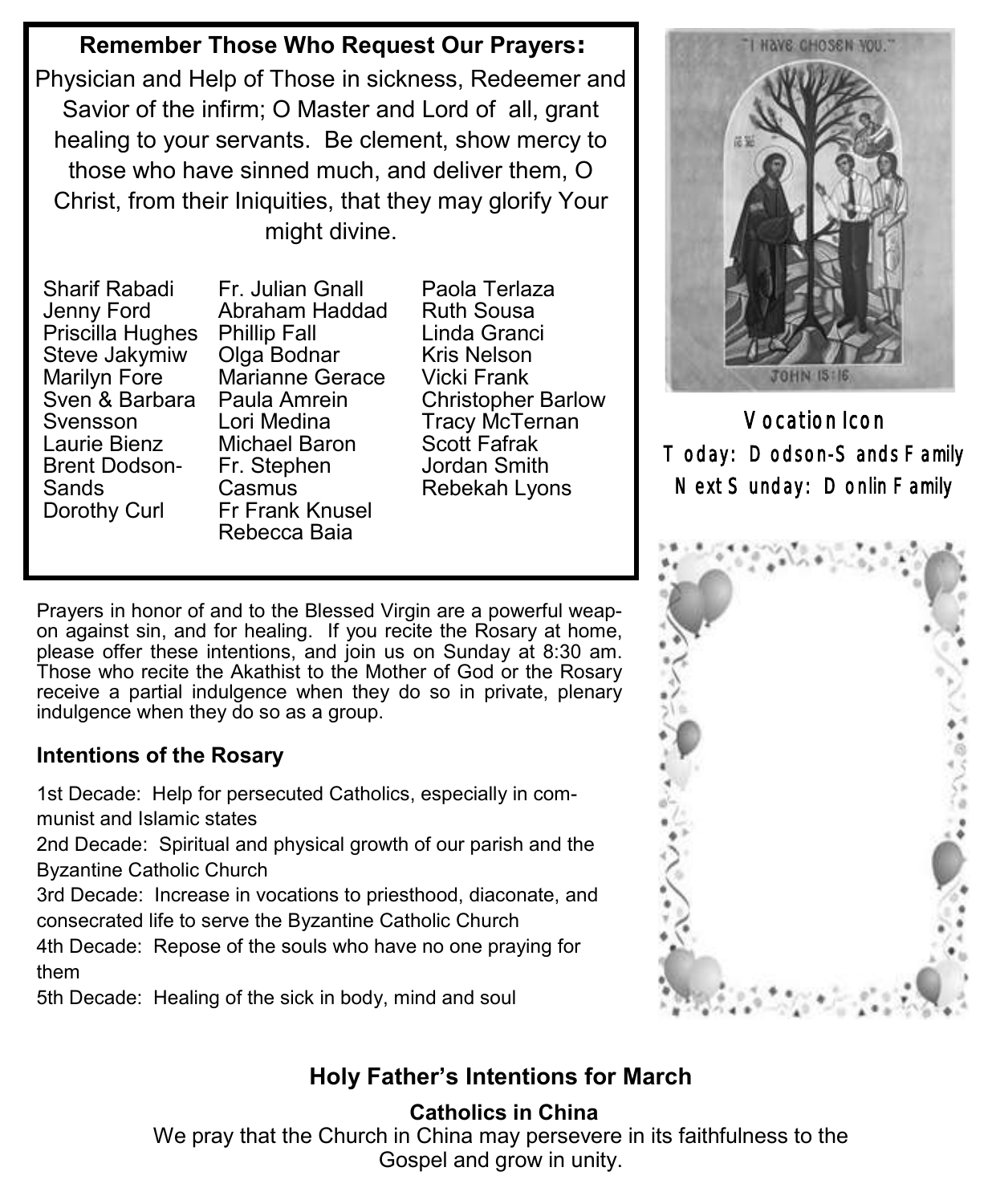**BISHOP'S APPEAL 2020** you will be getting in the mail from Bishop's Office your 2020 Eparchial Appeal brochure, Pledge / Payment form and a Postal-Paid Return Envelope. **Our parish GOAL IS \$23,769.46 which brings us to approximately 390\$ per Domestic Church Kindly give what you can to help our Eparchy and our Church. Thank you!**

## May the Lord Bless your kindness and generosity to His House!

#### **March 8, 2020**

| Cantor<br>Reader | Andrea Riley<br>Jose Salazar                                                                                                                |
|------------------|---------------------------------------------------------------------------------------------------------------------------------------------|
| Trojca           | Alaina Riley                                                                                                                                |
| Greeter          | Ann Rajala                                                                                                                                  |
| Usher            | Dan Riley<br>Jeff Brewer                                                                                                                    |
| Counter          | Michael Sena<br>Sebastian Martinez                                                                                                          |
| Host             | Jilek Family                                                                                                                                |
| Church Cleaners  | <b>Tom Plut</b><br>Michael Paul<br>Mary Blain                                                                                               |
| Altar Servers:   | Michael Grega<br>Daniel Fogg<br><b>Colin Herring</b><br>Jeremiah Jilek<br><b>Cyrus Dodson-Sands</b><br><b>Abel Gloetzner</b><br>Mikey Grega |

#### **OLPH Bazaar Volunteer Survey**

The Annual Byzantine Bazaar on **Saturday, May 2** and we need volunteers to make it a success. A survey has been created to gather information on you can help. Return printed copies of the survey to Andrea Riley or you can complete it online at [https://](https://www.surveymonkey.com/r/YF975F9) [www.surveymonkey.com/r/YF975F9.](https://www.surveymonkey.com/r/YF975F9) Please take time to complete this survey with your availability to help, as well as comments & suggestions. Contact Andrea Riley at 505-220-9137 or [andrea.riley@gmail.com](mailto:andrea.riley@gmail.com) for more information.

**[40 Days for Life](https://40daysforlife.com/)** by PDL in Albuquerque a peaceful prayer vigil at Planned Parenthood's abortion mill at 701 San Mateo Blvd starts on Wednesday February 26th. **Our Parish is scheduled on Friday February 28 and Friday April 3rd** . Thanks to your support, PDL has been able to host this event every spring and fall and lives have been saved each time. In the mean time before 40 Days for Life begins ... Sidewalk Advocates greatly appreciate having prayer partners and they invite you to join them at the following times and locations ... Tuesday - Thursday from 7-10 AM at Southwest Women's Options (the late term abortion mill) at 522 Lomas Blvd (west of I-25) ... and Tuesday and Friday from 8-11 AM at Planned Parenthood at 701 San Mateo Blvd.

# **Barbara's Hall Report**

Thanks to Evie Jilek for hosting the social in honor of St. Susanna. We had a pre-lenten meal fest with cheesy lasagna, yummy salad with feta cheese, bread, and much to the delight of the children, ice cream bars. What a great way to say "Hello Lent" the next day!

Thanks Evie!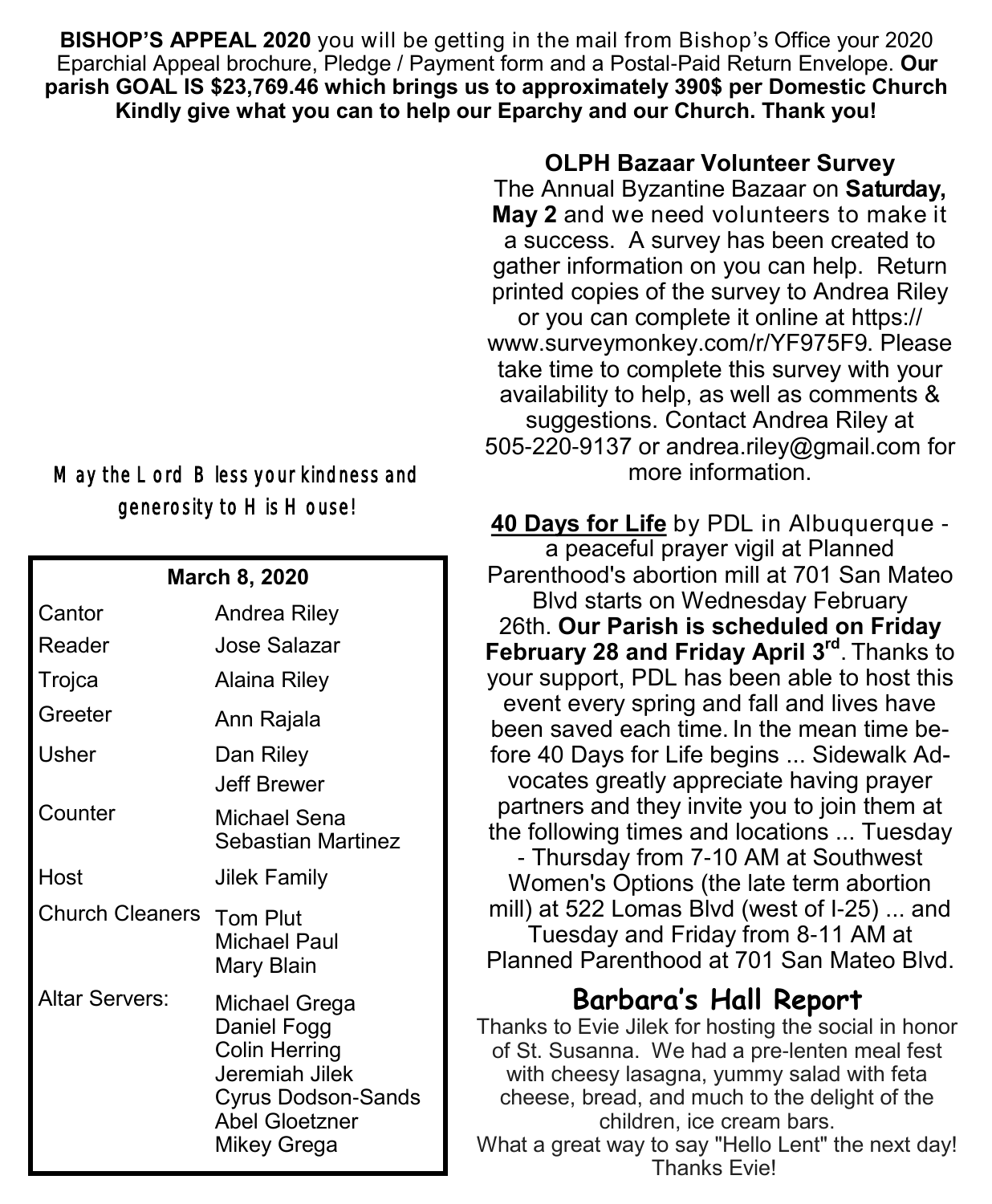## **Coming Events—Mark Your Calendars Now**

| Thur March 12         | 9:00 am Nutroll baking                                                                                  |
|-----------------------|---------------------------------------------------------------------------------------------------------|
| Sat March 14          | 9:00 am 3rd All Souls Saturday                                                                          |
| Tue March 16          | 6:00 pm Advisory Board Meeting                                                                          |
| Sat March 21          | 10:00 am Holubki making                                                                                 |
|                       |                                                                                                         |
| Wednesday<br>March 25 | <b>Annunciation of the Theotokos/Solemn</b><br>6:00 pm Vigil Liturgy of St John Chrysostom              |
| Thursday<br>March 26  | 7:00 pm Matins with Great Canon of St.<br>Andrew and Prostrations / Reading Life of<br>St Mary of Egypt |

**Cantor Corner Propers for 3/8/20 Second Sunday of Great Fast Tone 6 Typical Psalms & Beatitudes:** DL 16 & 23 **Troparion (Tone 6) -** DL 152 *v. Glory...*  **Kontakion (Great Fast) -** DL 222 *v. Now & Ever ...* **Theotokoion-** DL 406 **Prokeimenon -** DL 223 **Alleluia -** DL 153 **Anaphora of St. Basil -** DL 96 -100 **Our Father**- DL 71

**Movie nights on Fridays of Great Fast!** Every Friday during the Great Fast we will be having a meatless potluck AND projector movie night in the hall after Presanctified Liturgy. Below is our tentative movie list for the 6 Fridays of Lent, all of which are family friendly except for 2 nights when 2 movies will be playing.

1)Clare and Francis (3 hours 18 minutes—first half) 2) Clare and Francis (next half)

3) What is Man for a Woman and Woman for a Man (13ish+) & The Messengers:

The Birth of the Early Church (The Witness Trilogy for children)

4) Mother Teresa Life

5) Mother Teresa Legacy

6) The Island (13ish+) & War of the Vendee (children)

## **Friends of St. John**

Prayer group for pre-teens (ages 10 through 13) Rooted in the traditions of the Eastern Rite of the Catholic Church Tuesday evenings, every other week Flying Star @ 4501 Juan Tabo Blvd NE (north of Montgomery) 6:00-7:30 pm (optional dinner starting @ 5:30 PM) 2 sets of 6 meetings throughout the year: For more information, contact Mike Sena at olphnm.youth@gmail.com

### **Cycle 1**

**Cycle 2**

#### **3/10 3/24 4/21 5/5 5/19 9/8 9/22 10/6 10/20 11/3 11/17**

**Pysanky Workshops:** OLPH will host a series of instructional workshops for those interested in learning how to make pysanky (decorated Easter eggs). The workshops will be held twice a month from January-March and are open to all (children do need a supervising adult). Supplies are needed for all participants, so please RSVP with Andrea Riley: 505-220-9137 or [andrea.riley@gmail.com.](mailto:andrea.riley@gmail.com) Monday evening workshop will be held on 3/9 at 6pm and last Saturday morning workshop will be on 3/28 at 9am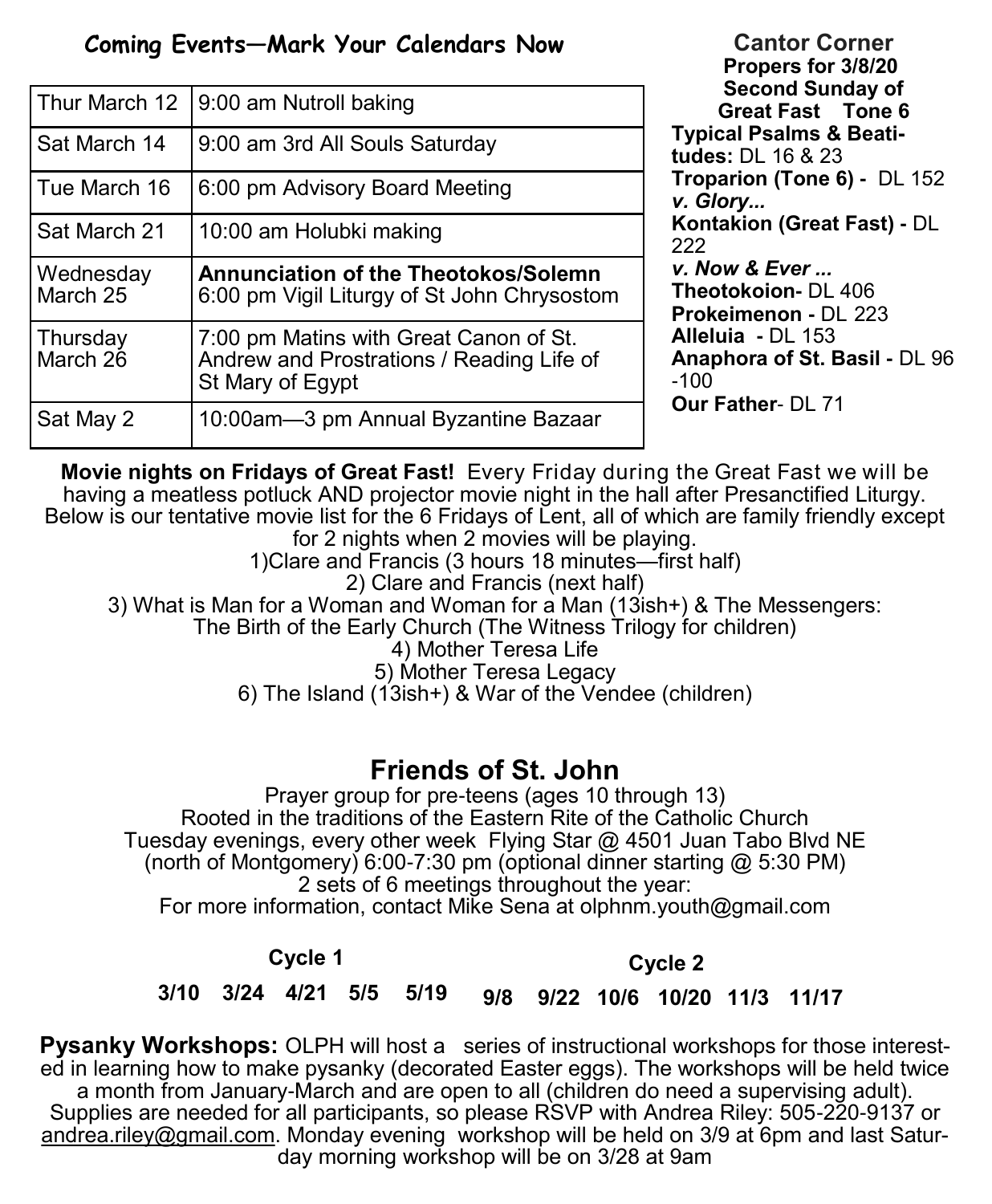# **Corporal and Spiritual Works of Mercy**

Corporal works of mercy are those that tend to the bodily needs of others. They come from Isaiah 58 and the commandment of hospitality. The seventh work of mercy comes from the [Book of Tobit](https://en.wikipedia.org/wiki/Book_of_Tobit) and from the commandment of burial, although it was not added to the list until the Middle Ages.

To feed the hungry. To give water to the thirsty. To clothe the naked. To shelter the homeless. To visit the sick. To visit the imprisoned, or ransom the captive. To bury the dead.

Works of mercy can be directed not only toward the needs of the body, but the needs of the soul as well. Indeed, the most serious form of poverty of all can be the *poverty of the spirit*, not only because it drains life of all energy, joy, and sense of purpose, but also because it is the one kind of poverty that can last forever. Indeed, the human spirit longs for the nourishment of truth, goodness, and beauty if it is to be healthy and strong and if it is to grow in sanctification and be prepared for the life to come.

That's why, in addition to the corporal works or mercy, the Church has outlined the spiritual works of mercy. The first four works of mercy come from Ezekiel 33, the fifth comes from the commandment of forgiving others before receiving forgiveness from God, the sixth comes from Deuteronomy 15, and the seventh comes from Maccabees 2.

The works include: To instruct the ignorant. To counsel the doubtful. To admonish the sinners. To bear patiently those who wrong us. To forgive offenses. To comfort the afflicted. To pray for the living and the dead.

The Lord always chooses to heal us, to save us, to deliver us, and to raise us up from the dead through the prayers and intercession of one another. Silouan the Athonite observes, "When God wants to have mercy on someone, he inspires someone *else* to pray for him, and he helps in this prayer." Why does God do this? Could he not act for our good directly and without this intercession? Of course he could! He's God! But this is not how he chooses to act. Maybe he wants to teach us something. Maybe he wants to teach us to love one another by giving our intercessory prayer, which is an expression of our love for one another, so much power. Never doubt the great power of your prayers for those you love – for your family, your neighbors, your friends, and your enemies. Pray for them – for everyone you can think of. Fervently.

Our prayer beseeches God, who is mighty. *He* can overcome obstacles we cannot even touch or fathom. For example: death. I can and should give a hungry person food, but can I raise the dead? Only if I *pray* for those who have died – because it is Christ, the life of all, who raises the dead. I can bury them with prayers for their resurrection and I can help them in no other way but by the power of prayer.

Pray for the leaving and the dead: this is the synthesis of both Spiritual and Corporal works of mercy because prayer is a gift of God in his relationship with man. Prayer is the encounter of God's thirst with ours. God thirsts that we may thirst for him. To sum up prayer is a covenant relationship between God and man in Christ and therefore sustains all the works of mercy. It highlights communion of saints: "Thy will be done on earth as it is in heaven."